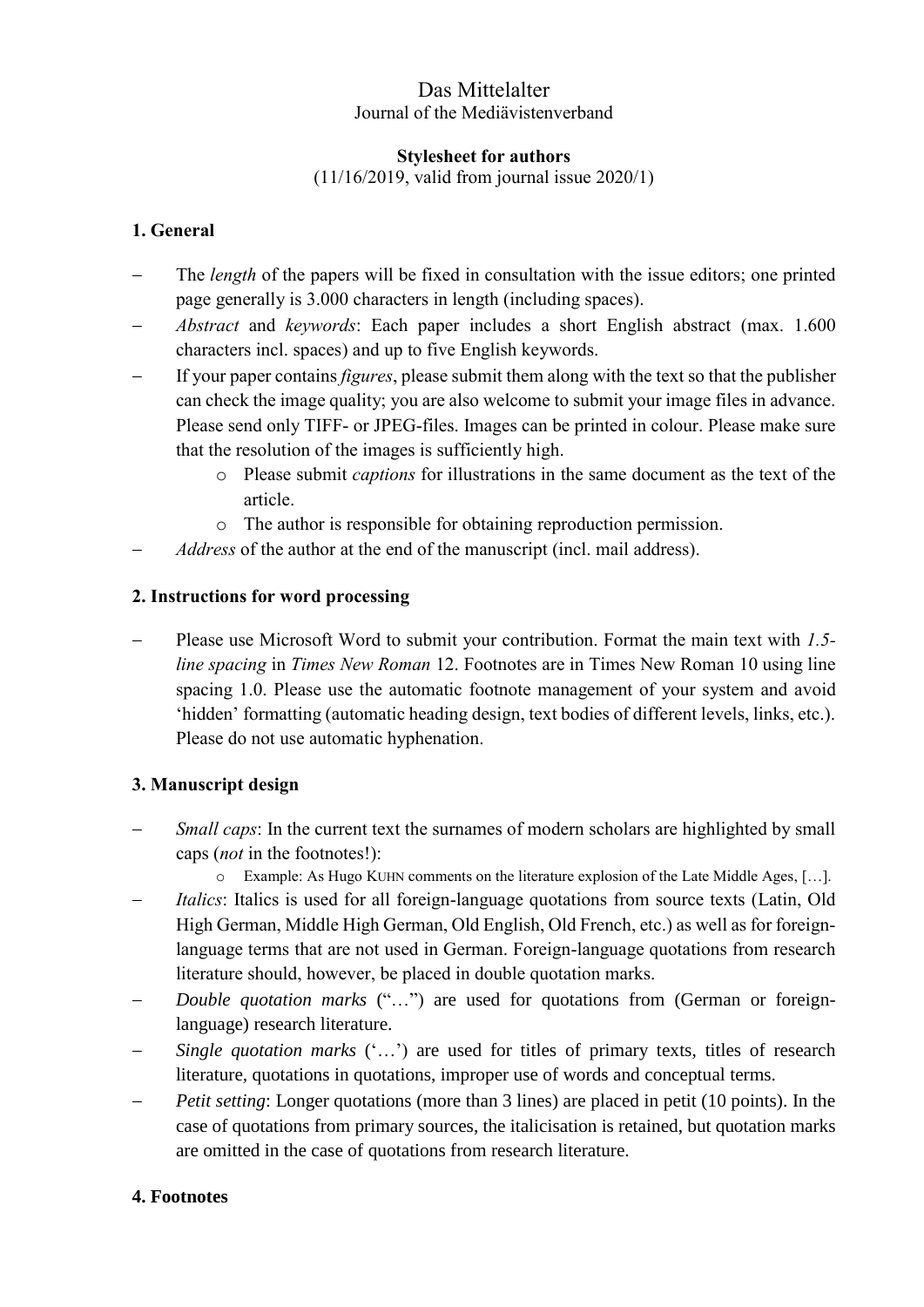All footnotes begin with a capital letter (see also: Cf., Ibid.).

#### **5. Bibliographical references**

punctuation mark.

- The bibliographical information is given in the footnotes, *complete in the case of the first entry*, otherwise with the footnote of the first entry. In case multiple contributions by the same author appear, the entry is specified by a title addition.
	- o Example: Müller (note 3), p. 23.
	- o Example: Müller: Spielregeln (note 3), p. 23.
- Only if there is an unequivocal reference to a bibliographic reference in the same or the *immediately preceding footnote* will 'ibid.' oder 'id.' be used.
- Do not include author's second name in bibliographic entry. The first and last are sufficient.
- *Page references* are always made with en dash (–) and should always be *complete*. When referring to two pages, please use 'f.' (e.g.: p. 23f.), when referring to several pages, please indicate the exact end (e.g. p. 23–26; not: p. 23ff.). *References to several pages* in the same publication are separated by commas, i.e. pp. 23, 27, 30.
- In the case of several authors or places of publication, up to three details are given and separated by commas; when more than three authors are given, 'et al.' is used. In the case of multiple places of publication, give only the first. Place names with differentiating place references are noted with abbreviations, US states with the abbreviations of the U.S. Postal Service:
	- o Example: Walter Haug et al. (eds.)
	- o Example: Berlin, Boston, New York *or* Berlin.
	- o Example: Frankfurt a. M. or Halle a. d. Saale or Freiburg i. Br. or Cambridge MA
- A. **Monographs**: Author, Title. Subtitles if applicable (series volume number). Place year, p. xx–yy.
	- o Example: Christine Ratkowitsch, Descriptio picturae. Die literarische Funktion der Beschreibung von Kunstwerken in der lateinischen Großdichtung des 12. Jahrhunderts (Wiener Studien. Beiheft 15). Vienna 1991, p. 22–29.
- B. **Collected volumes**: Publisher (Ed.), title. Subtitles if applicable (series volume number). Place year.
	- o Example: Jörg Sonntag (ed.), Religiosus Ludens. Das Spiel als kulturelles Phänomen in mittelalterlichen Klöstern und Orden (Arbeiten zur Kirchengeschichte 122). Berlin, Boston 2013.
	- o Example: Rudolf Braun u. David Gugerli (eds.), Macht des Tanzes Tanz der Mächtigen. Hoffeste und Herrschaftszeremoniell 1550–1914. Munich 1993.
- *Contributions in anthologies*: Author, title. Subtitles, if applicable. In: Publisher (Ed.), Title. Subtitles, if applicable (series volume number). Place year, p. xx–yy.
	- o Example: Rudolf Kieß, Bemerkungen zur Holzversorgung von Städten. In: Jürgen Sydow (ed.), Städtische Versorgung und Entsorgung im Wandel der Geschichte (Stadt in der Geschichte 8). Sigmaringen 1981, p. 77–98.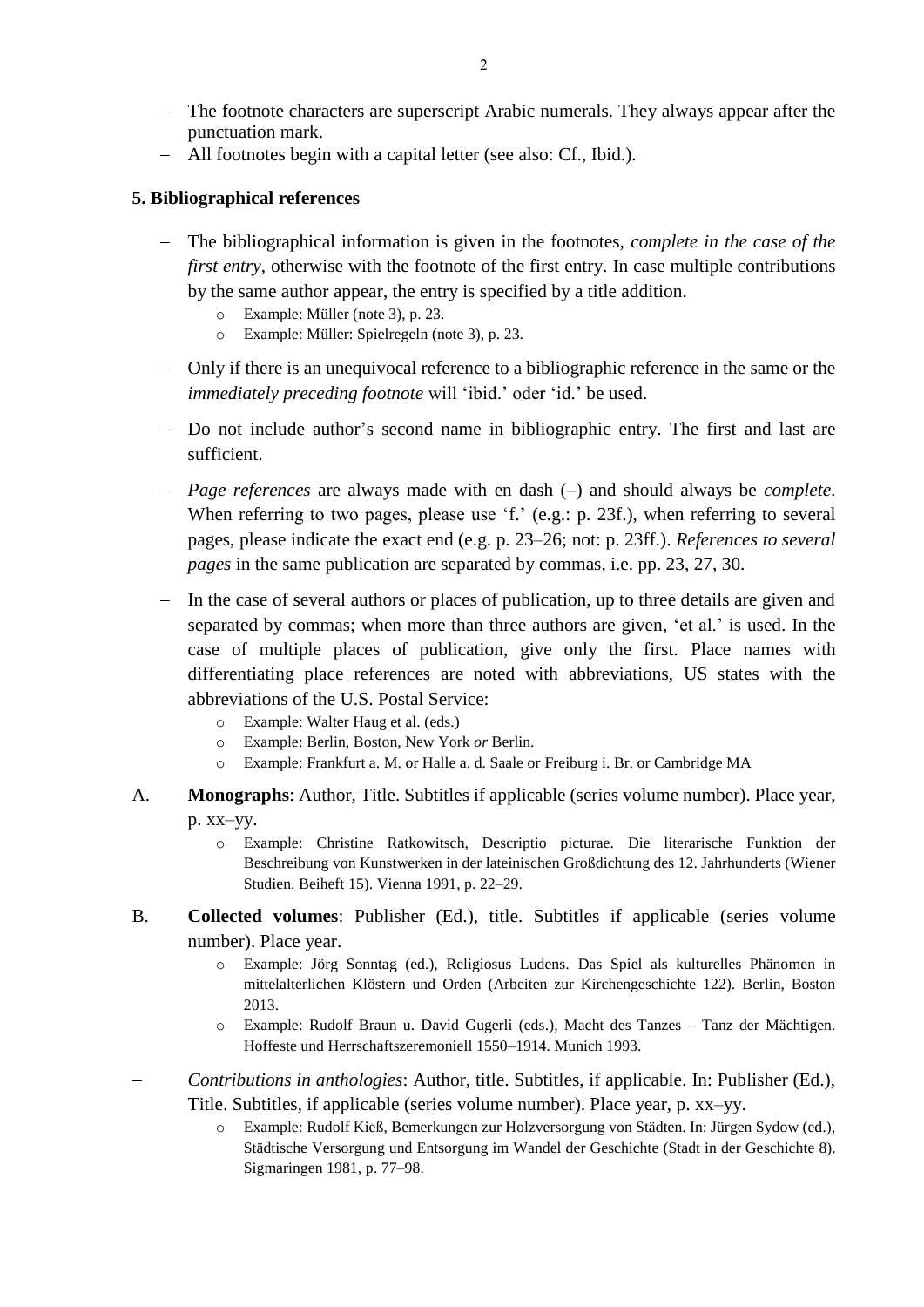- *Collected works of a researcher*: Author, title. Subtitles, if applicable. In: Id., title of the complete edition. Ed. by editor. Place year, p. xx–yy.
	- o Example: Franz Skutsch, Sechzehnte Epode und vierte Epode. In: Id., Kleine Schriften. Ed. by Wilhelm Kroll. Hildesheim 1967, p. 367–377, here p. 367–369
- C. **Journals**: Author, title. Subtitles, if applicable. In: Journal year/issue number (year), p. xx–yy.
	- o Example: Gerd Althoff, Demonstration und Inszenierung. Spielregeln der Kommunikation in mittelalterlicher Öffentlichkeit. In: Frühmittelalterliche Studien 27 (1993), p. 27–50.
	- o Example: Georg Scheibelreiter, Wappen und adeliges Selbstverständnis im Mittelalter. In: Das Mittelalter (2006), p. 7–27.
- D. **Editions**: Author, title. Ed. by editor (series volume number). Place year (if applicable reprint place year).
	- o Example: Isidor of Seville, Etymologiarum sive originum libri XX. Ed. by Wallace M. Lindsay. Oxford 1911 (Reprint Oxford 1987).
	- o Example: Widukind of Corvey, Die Sachsengeschichte. Rerum gestarum Saxonicarum libri tres. Ed. by Paul Hirsch and Hans-Eberhard Lohmann (MGH Scriptores rerum Germanicarum 60). 5 th edition. Hannover 1935 (Reprint Hannover 1977).
- *Translations*: Author, title. Transl. by translator. Place year (language original edition place year).
	- o Example: Umberto Eco, Die Suche nach der vollkommenen Sprache. Transl. by Burkhart Kroeber. Munich 1994 (Italian original edition Rome 1993).
- E. **Lexicon article**: Author, title. In: Name of the encyclopedia, vol. X (year of publication), p. [or col.] yy–zz.
	- o Example: Theodor Klauser and Pierre de Labriolle, Apophhthegma. In: Reallexikon für Antike und Christentum, vol. 1 (1950), col. 545–550.
	- o Example: Rudolf Schieffer, Lampert von Hersfeld. In: Die deutsche Literatur des Mittelalters. Verfasserlexikon. 2 nd ed., vol. 5 (1985), col. 513–520.
- F. **Manuscripts**: Place, library, signature, sheet (or page) specification.
	- o Example: Munich, Bavarian State Library, clm 321, fol. 23r.
- G. **Internet sources**: Author, if applicable, title. URL (accessed: date).
	- o Example: Renate Brandscheidt, Kain und Abel. www.bibelwissenschaft.de/stichwort/23040 (accessed: 10/03/2013).
	- o **Attention:** For Internet sources, please ensure that all links are stored as hyperlinks (usually created automatically by Microsoft Word) and check whether the entire link has been stored (if, for example, a space bar is set for a line break, only the first line of the link is stored).

#### **6. Miscellaneous**

- Please separate verse quotations with a vertical bar: *under der linden* | *an der heide*. *Virgules* are reserved for early modern texts: *D. Faustus frißt einem Bawren ein Fuder Ha ͤuw / sampt Wagen vnd Pferden*
- *Space characters*: Abbreviations are followed by a space after each word and abbreviated word. So: 'e. g.' and not 'e.g.', 'p. 145' and not 'p.145', '*linden | an der heide*' and not '*linden|an der heide*'. Also after commas follows a space bar. So: '(note 11), p. 11' and not '(note 11),p. 11', 'V. 1, 2' and not 'V. 1,2'.